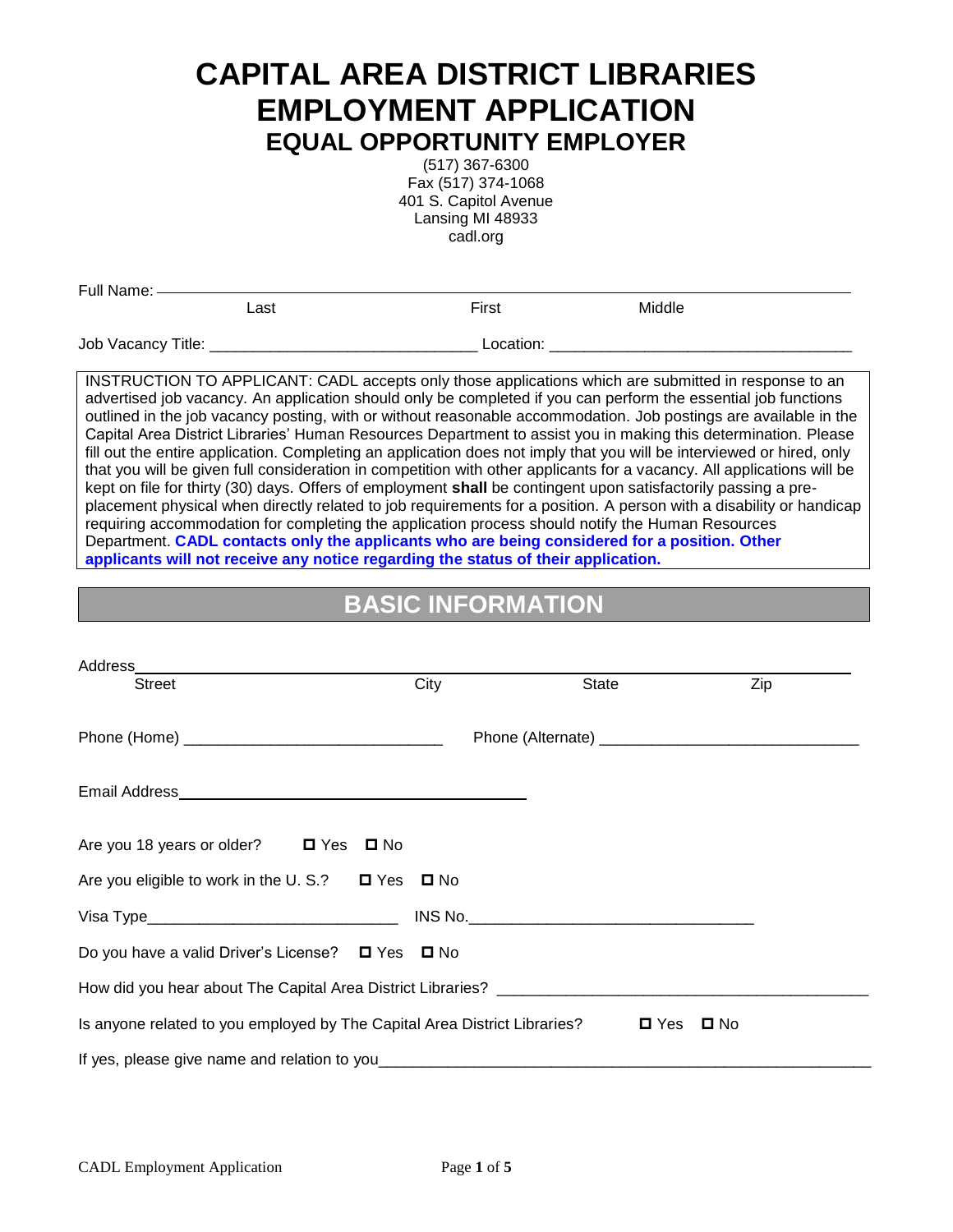### **EDUCATION AND TRAINING RECORD**

#### MARK ALL APPROPRIATE BOXES.

Please note: You will be required to provide an official (unopened) copy of your college transcripts if you are **hired** for a position that requires college course work.

| EDUCATIONAL INSTITUTION | <b>DEGREE</b> | <b>MAJOR</b> | <b>GRADUATED</b><br>(Yes or No) |
|-------------------------|---------------|--------------|---------------------------------|
|                         |               |              |                                 |
|                         |               |              |                                 |
|                         |               |              |                                 |

## **LANGUAGES**

List languages other than English which you can speak, read or write fluently. (If applicable to position)

| SPEAK READ WRITE |  |
|------------------|--|
|                  |  |

| SPEAK READ | <b>WRITE</b> | SPEAK READ WRITE |  |
|------------|--------------|------------------|--|
|            |              |                  |  |

### **EMPLOYMENT RECORD**

Please list your work experience below starting with your most recent employment and working backwards. Provide a detailed description of regularly assigned, ongoing duties for each job. Attach additional sheets if necessary. **These references will be contacted.**

| <b>EMPLOYER #1</b>         |              |              | <b>JOB TITLE</b>                     |  |                                |
|----------------------------|--------------|--------------|--------------------------------------|--|--------------------------------|
| <b>STREET ADDRESS</b>      |              |              | DATES OF EMPLOYMENT (Month/Day/Year) |  |                                |
| <b>CITY</b>                | <b>STATE</b> | ZIP CODE     | From:                                |  | To:<br>Number of Employees You |
|                            |              |              | □ Part Time □ Full Time              |  | Supervised:                    |
| <b>STARTING SALARY:</b>    |              |              | <b>ENDING SALARY:</b>                |  |                                |
| SUPERVISOR'S NAME          |              | PHONE NUMBER |                                      |  | <b>E-MAIL ADDRESS</b>          |
| DESCRIPTION OF YOUR DUTIES |              |              |                                      |  |                                |
| <b>REASON FOR LEAVING</b>  |              |              |                                      |  |                                |
| <b>OTHER COMMENTS</b>      |              |              |                                      |  |                                |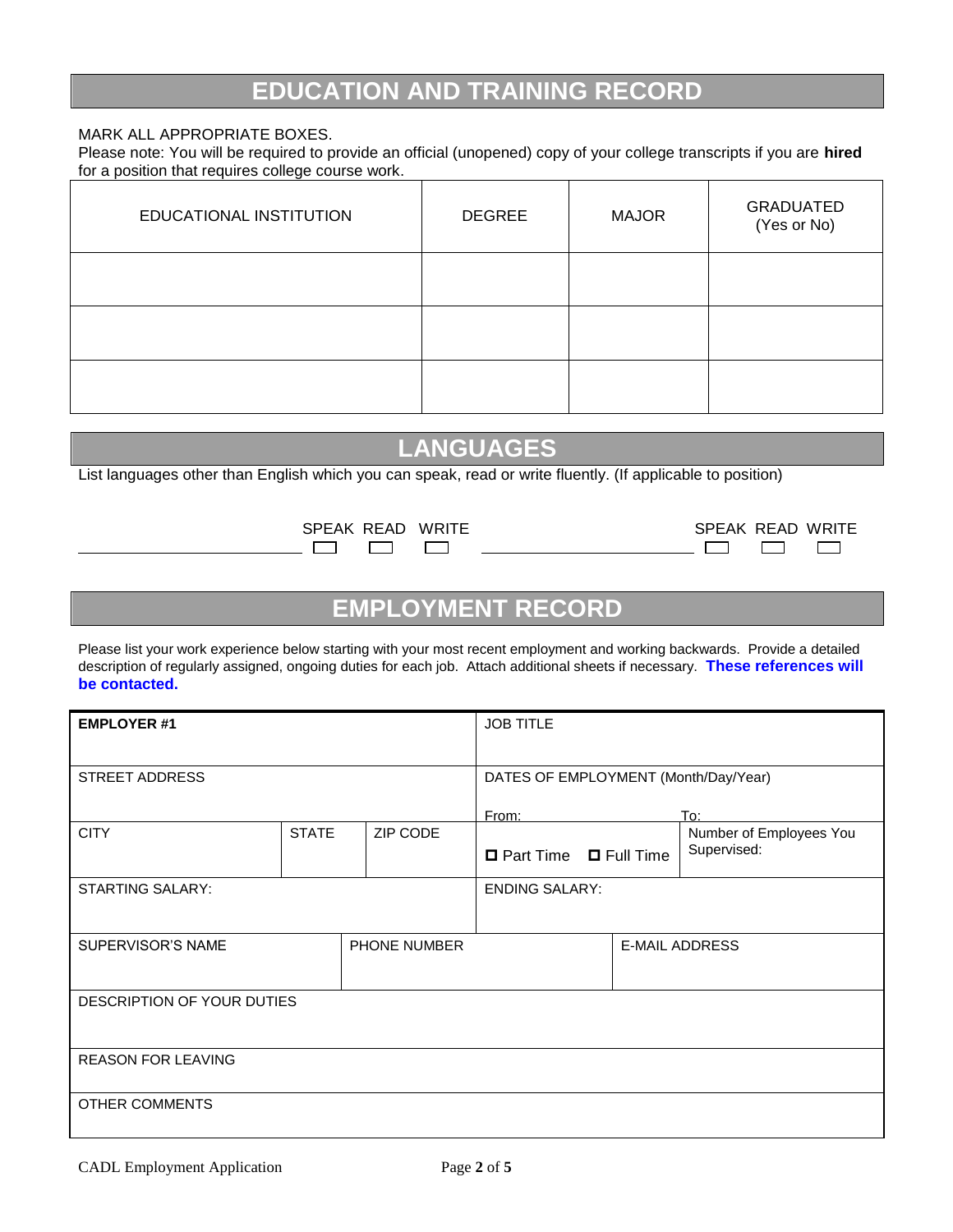| <b>EMPLOYMENT RECORD CONTINUED</b> |              |                       |  |                                      |                |                                        |
|------------------------------------|--------------|-----------------------|--|--------------------------------------|----------------|----------------------------------------|
| <b>EMPLOYER #2</b>                 |              | <b>JOB TITLE</b>      |  |                                      |                |                                        |
|                                    |              |                       |  |                                      |                |                                        |
| <b>STREET ADDRESS</b>              |              |                       |  | DATES OF EMPLOYMENT (Month/Day/Year) |                |                                        |
|                                    |              |                       |  | From:<br>To:                         |                |                                        |
| <b>CITY</b>                        | <b>STATE</b> | ZIP CODE              |  | □ Part Time □ Full Time              |                | Number of Employees You<br>Supervised: |
| <b>STARTING SALARY:</b>            |              |                       |  | <b>ENDING SALARY:</b>                |                |                                        |
| SUPERVISOR'S NAME                  |              | PHONE NUMBER          |  |                                      |                | <b>E-MAIL ADDRESS</b>                  |
| DESCRIPTION OF YOUR DUTIES         |              |                       |  |                                      |                |                                        |
| <b>REASON FOR LEAVING</b>          |              |                       |  |                                      |                |                                        |
| <b>OTHER COMMENTS</b>              |              |                       |  |                                      |                |                                        |
| <b>EMPLOYER #3</b>                 |              | <b>JOB TITLE</b>      |  |                                      |                |                                        |
| STREET ADDRESS                     |              |                       |  | DATES OF EMPLOYMENT (Month/Day/Year) |                |                                        |
|                                    |              |                       |  | From:                                |                | To:                                    |
| <b>CITY</b>                        | <b>STATE</b> | ZIP CODE              |  | □ Part Time □ Full Time              |                | Number of Employees You<br>Supervised: |
| <b>STARTING SALARY:</b>            |              | <b>ENDING SALARY:</b> |  |                                      |                |                                        |
| SUPERVISOR'S NAME                  |              | PHONE NUMBER          |  |                                      | E-MAIL ADDRESS |                                        |
| DESCRIPTION OF YOUR DUTIES         |              |                       |  |                                      |                |                                        |
| <b>REASON FOR LEAVING</b>          |              |                       |  |                                      |                |                                        |
| <b>OTHER COMMENTS</b>              |              |                       |  |                                      |                |                                        |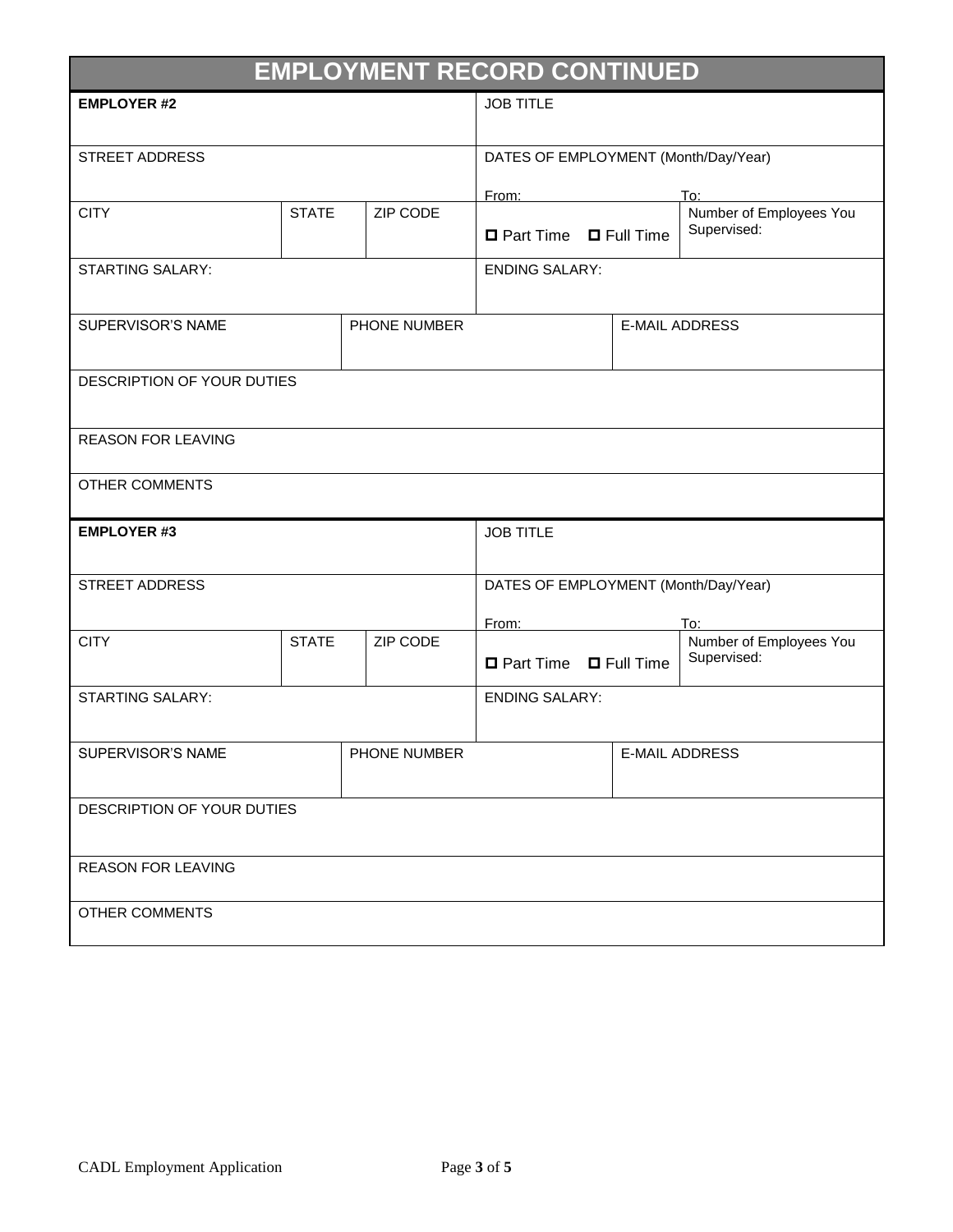### **REFERENCES**

Please list references who can comment on your personal qualities in a work environment, for example work supervisors, teachers, mentors, etc. Do not list relatives. **These references may be contacted.**

| <b>REFERENCE #1</b> |                | <b>ADDRESS</b>       |                       |  |
|---------------------|----------------|----------------------|-----------------------|--|
| <b>TITLE</b>        |                | PLACE OF EMPLOYMENT  |                       |  |
| <b>YEARS KNOWN</b>  | HOME TELEPHONE |                      | <b>WORK TELEPHONE</b> |  |
| <b>RELATION</b>     |                | <b>EMAIL ADDRESS</b> |                       |  |
| <b>REFERENCE #2</b> |                | <b>ADDRESS</b>       |                       |  |
| <b>TITLE</b>        |                | PLACE OF EMPLOYMENT  |                       |  |
| <b>YEARS KNOWN</b>  | HOME TELEPHONE |                      | <b>WORK TELEPHONE</b> |  |
| <b>RELATION</b>     |                | <b>EMAIL ADDRESS</b> |                       |  |
| <b>REFERENCE #3</b> |                | <b>ADDRESS</b>       |                       |  |
| <b>TITLE</b>        |                | PLACE OF EMPLOYMENT  |                       |  |
| <b>YEARS KNOWN</b>  | HOME TELEPHONE |                      | <b>WORK TELEPHONE</b> |  |
| <b>RELATION</b>     |                | <b>EMAIL ADDRESS</b> |                       |  |

APPLICANT CERTIFICATION THAT INFORMATION IS ACCURATE AND COMPLETE.

I affirm that the information provided on this application (and accompanying resume and notes, if any) is true and complete. I also agree that any false information, misrepresentations, or omissions - oral or written – may disqualify me from further consideration for employment and may result in discipline or dismissal if discovered at a later date.

APPLICANT'S CONSENT TO VERIFY INFORMATION AND RELEASE.

I authorize Capital Area District Libraries to investigate all statements contained in this application, including records of any former employers, police departments, and other references or sources concerning me. I authorize all references and sources (and the company) to release this information without liability for damage incurred in giving it. I waive any written notice of the release of these records that may be required by state or federal law.

Applicant's Signature Date

Capital Area District Libraries system is an Equal Opportunity Employer. Capital Area District Libraries does not discriminate against any employee or applicant for employment, with respect to hire, tenure, terms, conditions or privileges of employment, or any other matter directly or indirectly related to employment, because of race, color, religion, national origin, ancestry, age, sex, height, weight, marital status, physical or mental handicap or disability.